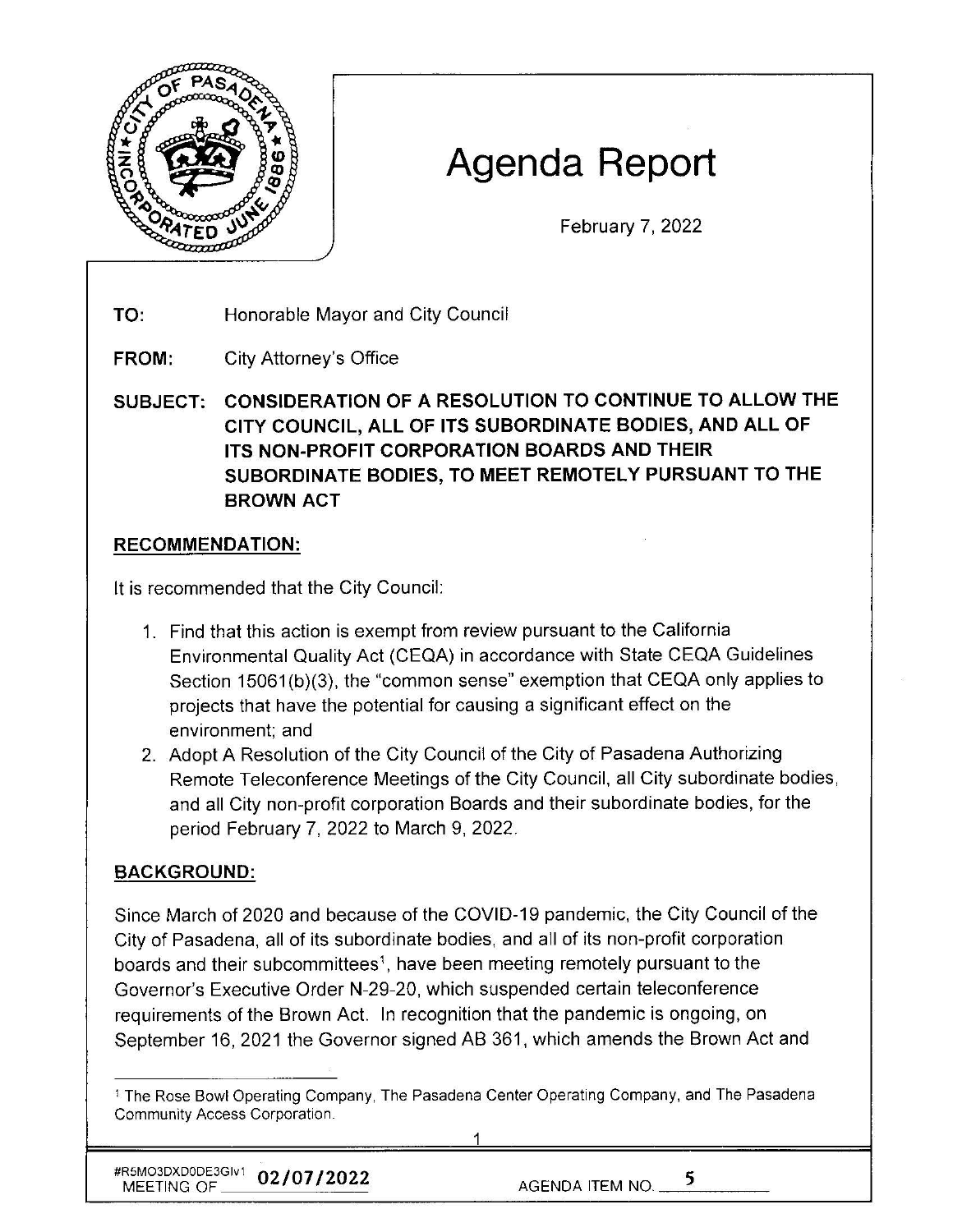authorizes teleconferenced public meetings under certain circumstances where public participation is remote. AB 361 went into effect October 1, 2021 and expires on January 1, 2024.

On October 4, 2021, pursuant to Government Code Section 54953, the City Council adopted "A Resolution of the City Council of the City of Pasadena Authorizing Remote Teleconference Meetings of the City Council, all City subordinate bodies, and all City non-profit corporation Boards and their subordinate bodies, for the period October 4- November 3, 2021." Section 54953 requires that, if after adoption of that initial resolution authorizing remote teleconference meetings for a 30-day period, the legislative body wishes to continue meeting remotely, it must find that it has reconsidered the circumstances of the state of emergency, and either: (i) the state of emergency continues to directly impact the ability of the members to meet safely in person, or (ii) state or local officials continue to impose or recommend measures to promote social distancing. The City Council subsequently adopted substantially similar resolutions authorizing remote teleconference meetings from November 1 to November 30, 2021 (the time periods necessarily overlap because the Council does not meet on the exact 30th day following expiration of the prior resolution), November 29 to December 22, 2021, December 13, 2021 through January 12, 2022, and January 10 through February 8, 2022. Such findings for a further extension are set forth in the resolution proposed herewith, and would permit meetings pursuant to Section 54953 for another 30 days. If the Council desires to continue using the teleconference exception beyond that 30-day period, it must confirm the circumstances of the state of emergency and make required findings at least 30 days after adoption of that resolution and every 30 days thereafter.

#### **ENVIRONMENTAL REVIEW:**

The California Environmental Quality Act (CEQA),State CEQA Guidelines Section 15061 (b)(3) provides a "common sense" exemption to environmental review that CEQA only applies to projects that have the potential for causing a significant effect on the environment. Where it can be seen with certainty that there is no possibility that the activity in question may have a significant effect on the environment, the activity is not subject to review. The action proposed herein, the continuance of holding meetings remotely during a declared state of emergency, does not have the potential for causing a significant effect on the environment.